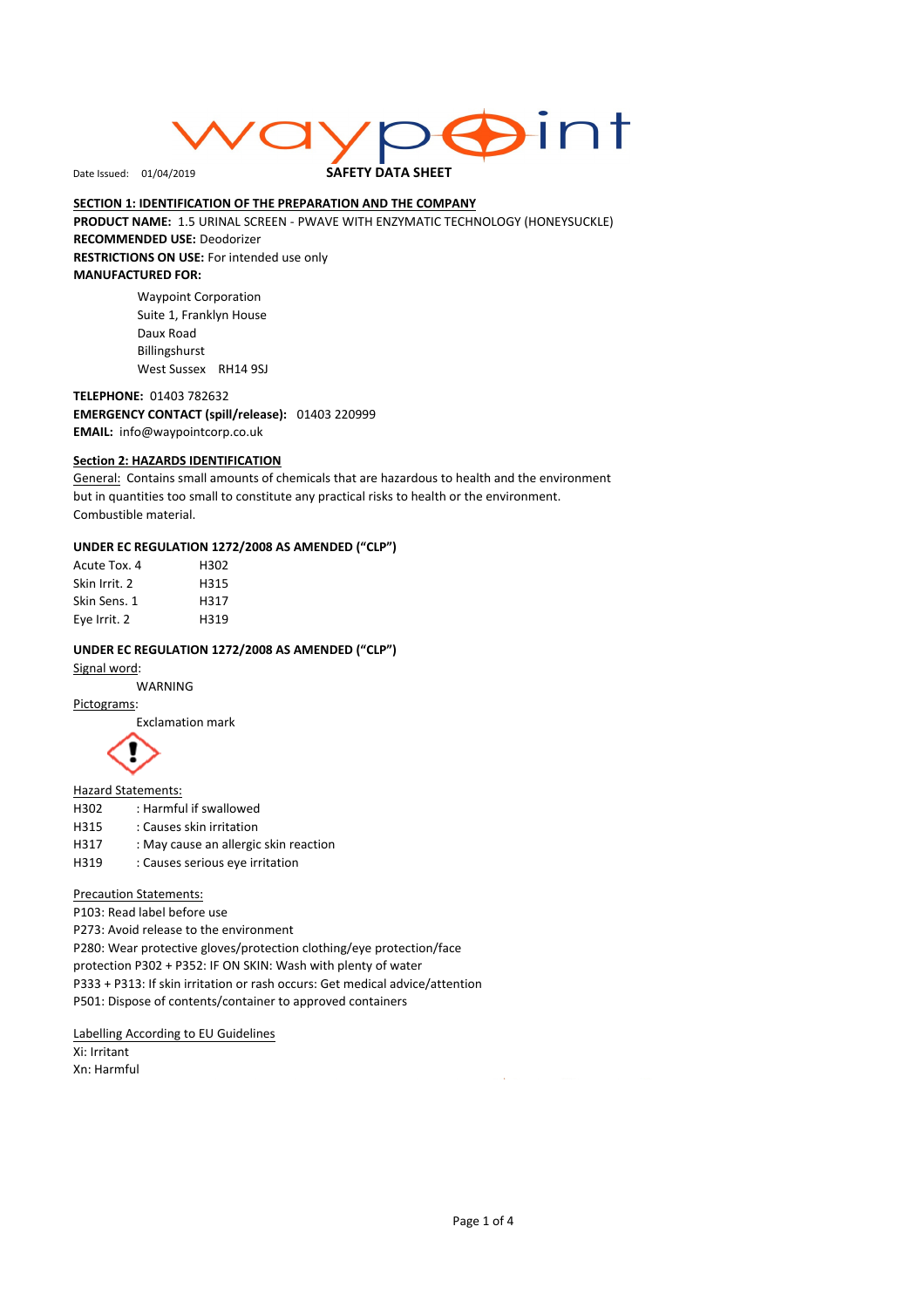

# **SECTION 3: INGREDIENT INFORMATION**

Chemical Identification: Solid plastic slow-release deodorizing preparation in the form of a molded urinal screen. It is made from pigmented thermoplastic impregnated

 with a fragrance composition and color to represent the fragrance. \*Exact percentage and chemical identity has been withheld as a trade secret.

For institutional use only.

Form/Shape: Screen weighs approximately 52g in the form of a circle with open slots and protrusions (7" diameter approximately)

CAS Number: Not applicable since the product is a preparation.

EINECS/ELINCS #: Not applicable since the product is a preparation.

The product is a complex mixture of substances of which the following have been classified as presenting a health or environmental hazard or as having an occupational exposure limit within the meaning of the Directive 67/548/EEC or 1999/45/EC

|            |                 |           |                                                                           |                      | <b>Hazard Classification</b> |                     |                                    |  |
|------------|-----------------|-----------|---------------------------------------------------------------------------|----------------------|------------------------------|---------------------|------------------------------------|--|
| Level (%)  | CAS Nr          | EC Nr     | Substance                                                                 | (Dir. 67/548/CE)     |                              | (Reg. CE 1272/2008) |                                    |  |
| 60-80%     | 24937-78-8      |           | ETHYLENE-VINYL ACETATE<br>COPOLYMER                                       |                      |                              |                     |                                    |  |
| $0.3 - 3%$ | 78-70-6         | 201-134-4 | 3,7-Dimethylocta-1,6-dien-3-ol                                            | R36/38               | Xi                           | H315                | Skin Irrit. 2                      |  |
| $0.2 - 2%$ | 105-87-3        | 203-341-5 | 2,6-OCTADIEN-1-OL, 3,7-DIMETHYL-<br>ACETATE, (E)-                         | R51/53               | N                            | H411                | Aquatic Chronic 2                  |  |
| $0.3 - 3%$ | 5413-60-5       | 226-501-6 | 3a, 4, 5, 6, 7, 7a-Hexahydro-4, 7-<br>methanoinden-6-yl acetate           | R52/53               |                              | H412                | Aquatic Chronic 3                  |  |
| $0.2 - 2%$ | 17511-60-3      | 241-514-7 | 3a, 4, 5, 6, 7, 7a-Hexahydro-4, 7-<br>methano-1H-inden-6-yl<br>propionate | R51/53               | N                            | H411                | Aquatic Chronic 2                  |  |
| $0.3 - 3%$ | 103-45-7        | 203-113-5 | ACETIC ACID, 2-PHENYLETHYL<br><b>ESTER</b>                                | R36                  | Xi                           | H319                | Eye Irrit. 2                       |  |
| $0.1 - 1%$ | 142-92-7        | 205-572-7 | ACETIC ACID, HEXYL ESTER                                                  | R51/53               | N                            | H411                | Aquatic Chronic 2                  |  |
| $0.1 - 1%$ | 101-84-8        | 202-981-2 | BENZENE, 1,1'-OXYBIS-                                                     | R51/53               | N                            | H411                | Aquatic Chronic 2                  |  |
| $0.3 - 3%$ | $60 - 12 - 8$   | 200-456-2 | BENZENEETHANOL                                                            | R36                  | Xi                           | H319                | Eye Irrit. 2                       |  |
| $0.3 - 3%$ | 151-05-3        | 205-781-3 | 1,1-Dimethyl-2-phenylethyl acetate                                        | R52/53               |                              | H412                | Aquatic Chronic 3                  |  |
| $0.1 - 1%$ | $80 - 54 - 6$   | 201-289-8 | BENZENEPROPANAL, 4-(1,1-<br>DIMETHYLETHY)-a-METHYL-                       | <b>R38</b>           | Xi                           | H315                | Skin Irrit. 2                      |  |
|            |                 |           |                                                                           | R43                  |                              | H317                | Skin Sens. 1                       |  |
|            |                 |           |                                                                           | R51/53               | N                            | H411                | Aquatic Chronic 2                  |  |
|            |                 |           |                                                                           | <b>R62</b>           | Repr. Cat. 3                 |                     | H361f Repr. 2                      |  |
| $0.1 - 1%$ | 103-95-7        | 203-161-7 | BENZENEPROPANAL, a-METHYL-4-<br>(1-METHYLETHYL)-                          | <b>R38</b>           | Xi                           | H315                | Skin Irrit. 2                      |  |
|            |                 |           |                                                                           | R43                  |                              | H317                | Skin Sens. 1                       |  |
|            |                 |           |                                                                           | R51/53               | N                            | H411                | Aquatic Chronic 2                  |  |
| $0.2 - 2%$ | 2050-08-0       | 218-080-2 | BENZOIC ACID, 2-HYDROXY-,                                                 | <b>R62</b><br>R51/53 | Repr. Cat. 3<br>N            | H411                | H361f Repr. 2<br>Aquatic Chronic 2 |  |
|            |                 |           | PENTYL ESTER                                                              |                      |                              |                     |                                    |  |
| $0.2 - 2%$ | 120-51-4        | 204-402-9 | <b>BENZYL BENZOATE</b>                                                    | R22                  | Xn                           | H302                | Acute Tox. 4                       |  |
|            |                 |           |                                                                           | R51/53               | Ν                            | H411                | Aquatic Chronic 2                  |  |
| $0.3 - 3%$ | 128-51-8        | 204-891-9 | BICYCLO[3.1.1]HEPT-2-ENE-2-<br>ETHANOL, 6,6-DIMETHYL-,<br><b>ACETATE</b>  | R52/53               |                              | H412                | Aquatic Chronic 3                  |  |
| $0.3 - 3%$ | 122-40-7        | 204-541-5 | HEPTANAL, 2-(PHENYLMETHYLENE)-R43                                         |                      |                              | H317                | Skin Sens. 1                       |  |
|            |                 |           |                                                                           |                      |                              | H411                |                                    |  |
| $0.1 - 1%$ | $93 - 18 - 5$   | 202-226-7 | NAPHTHALENE, 2-ETHOXY-                                                    | R51/53<br><b>R38</b> | Ν<br>Xi                      | H315                | Aquatic Chronic 2<br>Skin Irrit. 2 |  |
|            |                 |           |                                                                           | R51/53               | N                            | H411                | Aquatic Chronic 2                  |  |
| $0.2 - 2%$ | 93-04-9         | 202-213-6 | NAPHTHALENE, 2-METHOXY-                                                   | R51/53               | Ν                            | H411                | Aquatic Chronic 2                  |  |
| $0.3 - 3%$ | 107-75-5        | 203-518-7 | OCTANAL, 7-HYDROXY-3,7-<br>DIMETHYL-                                      | R38                  | Xi                           | H315                | Skin Irrit. 2                      |  |
|            |                 |           |                                                                           | R43                  |                              | H317                | Skin Sens. 1                       |  |
| $0.1 - 1%$ | $8022 - 15 - 9$ | 294-470-6 | OILS, LAVANDIN                                                            | R51/53               | N                            | H411                | <b>Aquatic Chronic 2</b>           |  |
| $0.3 - 3%$ | 8000-41-7       | 232-268-1 | <b>TERPINEOL</b>                                                          | <b>R38</b>           | Xi                           | H315                | Skin Irrit. 2                      |  |
| < 0.3%     | 5392-40-5       | 226-394-6 | 2,6-OCTADIENAL, 3,7-DIMETHYL-                                             | R43                  |                              | H317                | Skin Sens. 1                       |  |
|            |                 |           |                                                                           | R38                  | Xi                           | H315                | Skin Irrit. 2                      |  |
| < 0.3%     | 68039-49-6      | 268-264-1 | 2,4-Dimethylcyclohex-3-ene-1-<br>carboxaldehyde                           | R43                  |                              | H317                | Skin Sens. 1                       |  |
| < 0.3%     | 122-78-1        | 204-574-5 | BENZENEACETALDEHYDE                                                       | R43                  |                              | H317                | Skin Sens. 1                       |  |
| < 0.3%     | 97-53-0         | 202-589-1 | PHENOL, 2-METHOXY-4-(2-<br>PROPENYL)-                                     | R43                  |                              | H317                | Skin Sens. 1                       |  |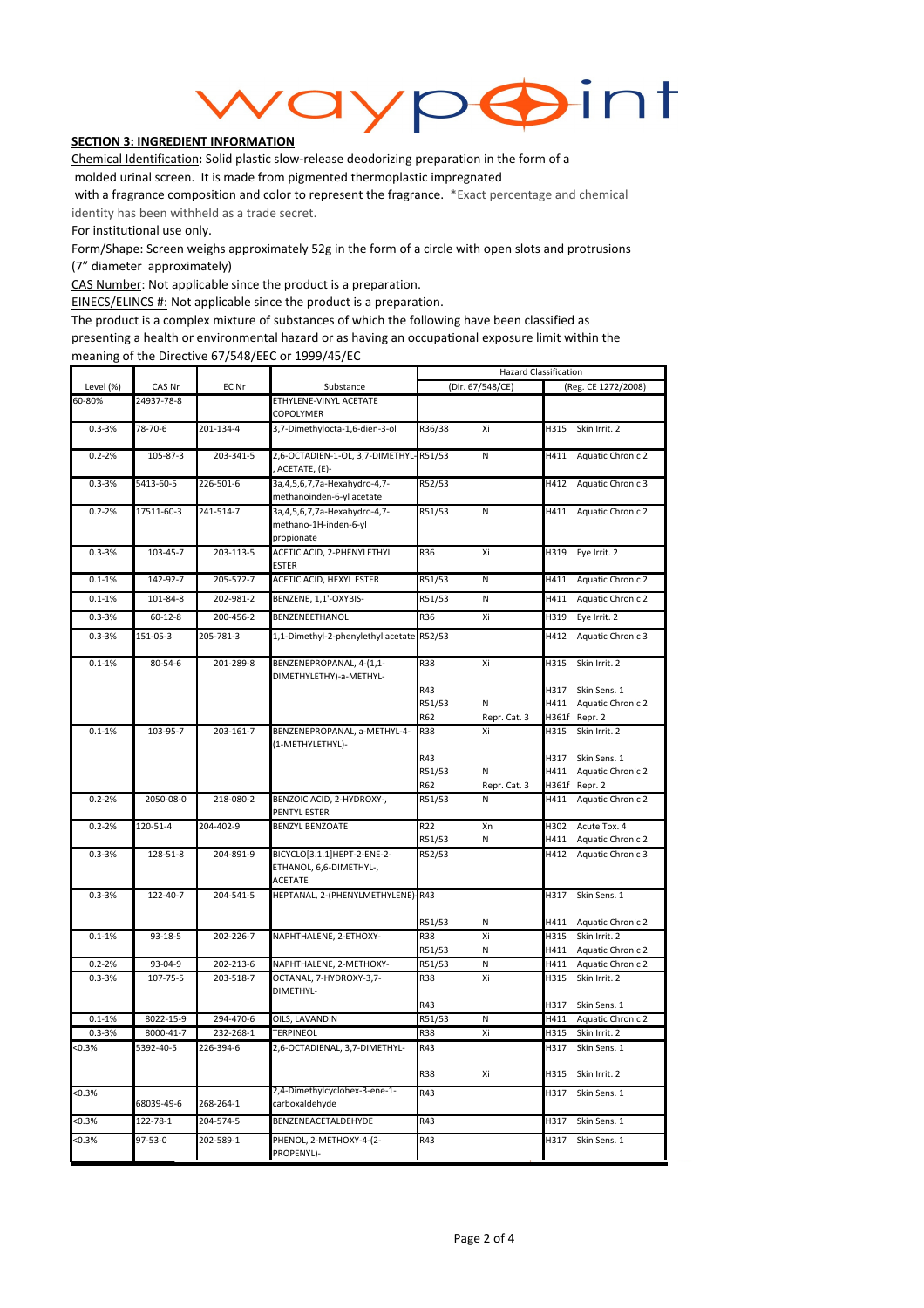# **Fint**  $\leftarrow$

#### SECTION 4: FIRST AID MEASURES

General: No specific acute effects or symptoms are known.

Inhalation: No acute effects expected. If person is feeling unwell, remove to fresh air.

Ingestion: Possibility of ingestion limited due to product form and difficulty to chew and ingest. In the event of ingestion, rinse mouth thoroughly with water.

Skin: Wash off with soap and water.

Eyes: Possibility of eye contact limited. In the event, wash thoroughly with water or approved eyewash.

#### SECTION 5: FIRE FIGHTING MEASURES

Extinguishing Media: Use extinguishing media appropriate for the surrounding fire. Water spray, fog or mist. Dry chemicals, sand etc.

Exposure Hazards : Thermal decomposition or burning may release a variety of products ranging from simple hydrocarbons to toxic/irritating gases including carbon monoxide and carbon dioxide. Full protective clothing should be worn before a confined fire space is entered. Self-contained breathing apparatus should be worn.

#### SECTION 6: ACCIDENTAL RELEASE MEASURES

No special requirements for accidental release required. Apply good housekeeping practices.

# **SECTION 7: HANDLING AND STORAGE**

Usage Precautions: Follow normal good-housekeeping practices. Keep away from direct flames. Storage Precautions: Keep in cool, dry conditions in original containers at no more than 30° C

#### SECTION 8: EXPOSURE CONTROL AND PERSONAL PROTECTION

Occupational Exposure limit: Not Established Respiratory Protection: None required under normal usage Protection: Although unexpected, avoid prolonged skin contact. Use chemically resistant gloves as needed. Eye Protection: None required

#### SECTION 9: PHYSICAL AND CHEMICAL PROPERTIES

Appearance: Thermoplastic urinal screen infused with fragrance oil. Odour: Honeysuckle (Clear Screen) Odour Threshold: Not determined Colour: Clear pH value: Not determined/applicable Melting Pt: Estimated 60° C Boiling Pt: Not applicable. Flash pt: Not applicable. Evaporation Rate: Not applicable. Flammability: Not determined/applicable UEL: Not determined LEL: Not determined Vapour Pressure: Not determined/applicable Vapour Density: Not determined/applicable Relative Density: Not determined Solubility in water: Insoluble. Partition Coefficient: Not determined Auto-ignition Temperature: Not applicable Decomposition Temperature: Not determined/applicable RVOC: <3%

# **SECTION 10: STABILITY AND REACTIVITY**

Stability: Normally stable. Conditions to avoid: Avoid extreme heat and naked flames. Materials to avoid: Strong oxidizing agents. Decomposition Products: None under normal storage conditions.